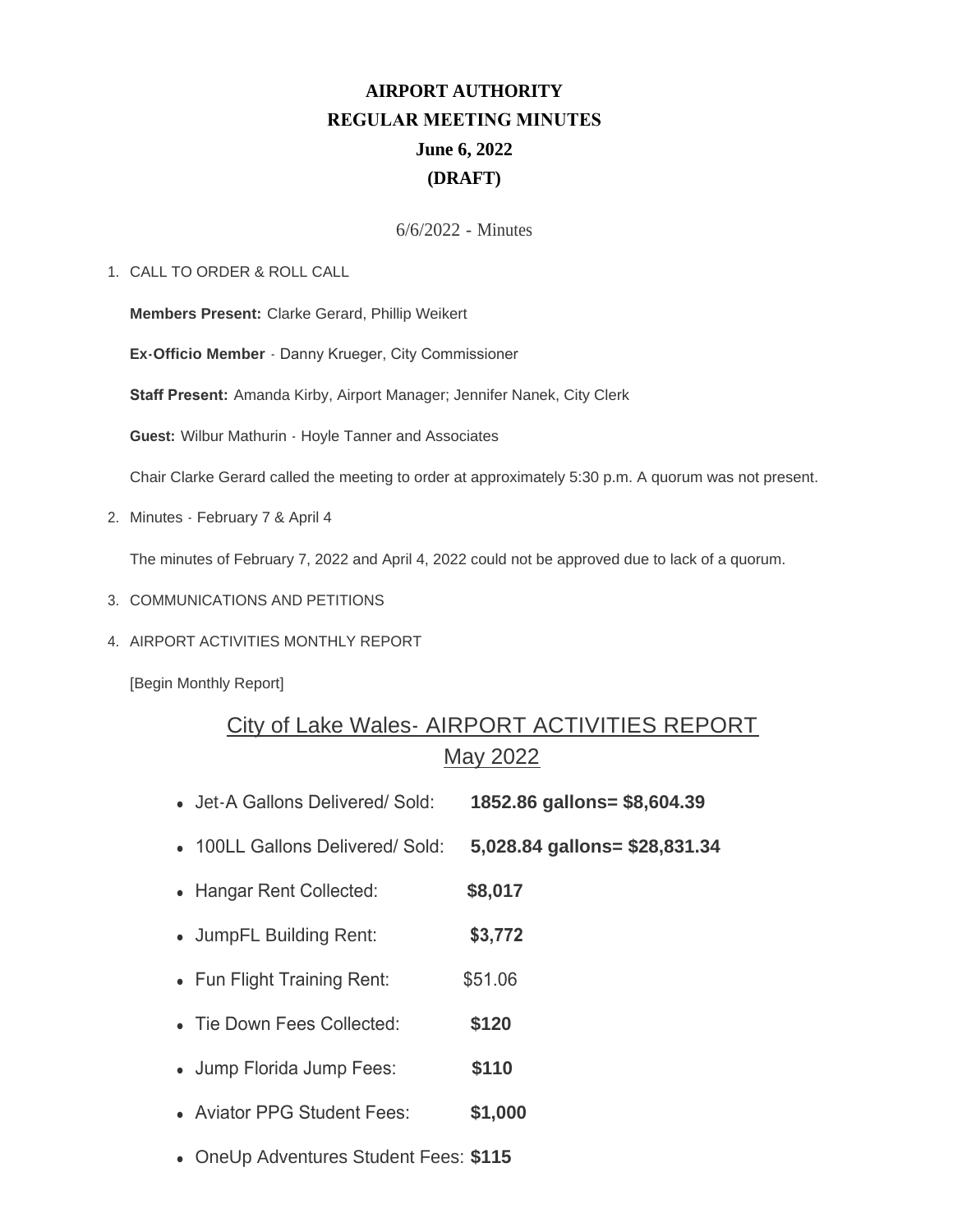• Number of Take Offs and Landings for the Month:

| <b>Total</b>             | 1055 |                       |
|--------------------------|------|-----------------------|
| Ultralight & Light Sport | 150  | [End Monthly Report]  |
| <b>Business Jet</b>      | 13   |                       |
| Military                 | 3    | • Special Events: N/A |
| Helicopter               | 21   |                       |
| Multi Engine             | 19   |                       |
| Single Engine            | 849  |                       |

#### 5. AIRPORT UPDATES

#### 6. Master Plan Update - Hoyle Tanner

Wilbur Mathurin, Hoyle Tanner and Associates, reviewed the status of the Master Plan. This is the Final Meeting. He reviewed the purpose of the Master Plan. Its a 20 year Strategic Development Vision and required by FAA and FDOT. The Key areas of focus are additional hangars and Airfield Access points. Commissioner Krueger asked if this is a continuation of a previous plan. Mr. Mathurin said it is updated every 7-10 years. The last update was 2014.

Currently 18 aircraft are based at the airport. For 2040 there is a projection of 40 airplanes. Phillip Weikert said that will probably be higher with all this development coming. This was discussed.

Current operations are 20,075 and are projected to be 27,444 in 2040. With the VirTower this number can be more accurate in the next few years.

Mr. Mathurin shared the layout map with everything that is projected to happen. This page will be approved by the FAA. The south quadrant is designated for the paramotors. A possible access road was discussed.

Mr. Mathurin shared a list of possible future capital projects over next 20 years. These need to be on the list for the FAA & FDOT to set money aside for it. We compete with other area airports for the same money.

Mr. Weikert asked about the status of the fuel farm bids. Ms. Kirby said they will go out for bids soon. Mr. Weikert requested to be able to review the bids before they go to commission. This was discussed. The chair asked if the bids come in low can the remainder go to something else at Lake Wales. Mr. Mathurin said that is up to FDOT but they will likely keep the money in Lake Wales. Other uses for the dollars was discussed. Mr. Mathurin said that would save the City money. Mr. Weikert asked for a copy of the designs. Mr. Mathurin said yes and willl distribute them.

Chair asked about the former campground and wildlife area. Mr. Mathurin said now its a non-aviation development.

Mr. Mathurin reviewed how these Capital Improvement projects are funded.

Mr. Mathurin reviewed possible areas for paramotor activity. He reviewed the North and South areas and the